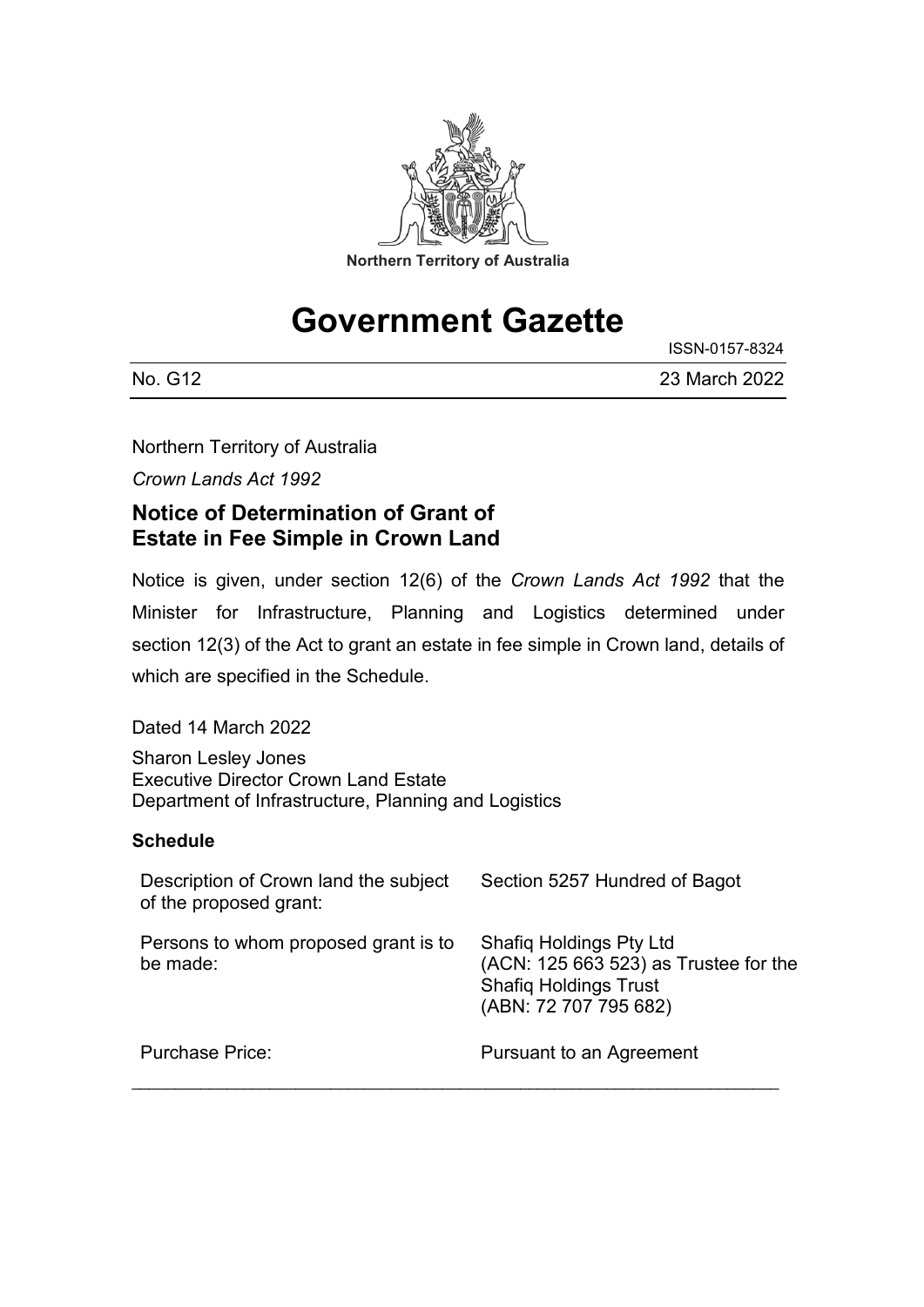Northern Territory of Australia

Notice Pursuant to s41 of the *Partnership Act 1997* (NT**)**

Pursuant to s41 of the *Partnership Act 1997* (NT), this is notice that the Partnership ABN 34 691 803 536 between the Trustee for the Blundy Family Trust and the Trustee for the Brown Family Trustee was dissolved on 17 March 2022.

\_\_\_\_\_\_\_\_\_\_\_\_\_\_\_\_\_\_\_\_\_\_\_\_\_\_\_\_\_\_\_\_\_\_\_\_\_\_\_\_\_\_\_\_\_\_\_\_\_\_\_\_\_\_\_\_\_\_\_\_\_\_\_\_\_\_\_\_\_\_\_\_\_\_\_

Ward Keller Lawyers, GPO Box 330, Darwin, NT, 0801. Ph. 8946 2900.

#### Northern Territory of Australia

*Associations Act 2003*

## **Notice of Dissolution of Associations**

I, Chantale Emlee Hore, as a delegate of the Commissioner, pursuant to section 65(4)(c) of the *Associations Act 2003*, give notice that the associations specified in the Schedule will be dissolved after 3 months after the date of this notice unless cause to the contrary is shown.

Dated: 21 March 2022

C. E. Hore Delegate of Commissioner

Note: Enquiries should be directed to Chantale Hore at Business and Workforce, Department of Industry Tourism and Trade, Level 3, NAB House, 71 Smith Street, Darwin. Phone: (08) 8999 1335 or email [DITT.OACompliance@nt.gov.au.](mailto:D)

\_\_\_\_\_\_\_\_\_\_\_\_\_\_\_\_\_\_\_\_\_\_\_\_\_\_\_\_\_\_\_\_\_\_\_\_

\_\_\_\_\_\_\_\_\_\_\_\_\_\_\_\_\_\_\_\_\_\_\_\_\_\_\_\_\_\_\_\_\_\_\_\_ \_\_\_\_\_\_\_\_\_\_\_\_\_\_\_\_\_\_\_\_\_\_\_\_\_\_\_\_\_\_\_\_\_\_\_\_\_\_\_\_\_\_\_\_\_\_\_\_\_\_\_\_\_\_\_\_\_\_\_\_\_\_\_\_\_\_\_\_\_\_\_\_\_\_\_

#### **Schedule**

- IA3535 TVH Social Club Incorporated
- IA03230 Top End Rehoming Group Incorporated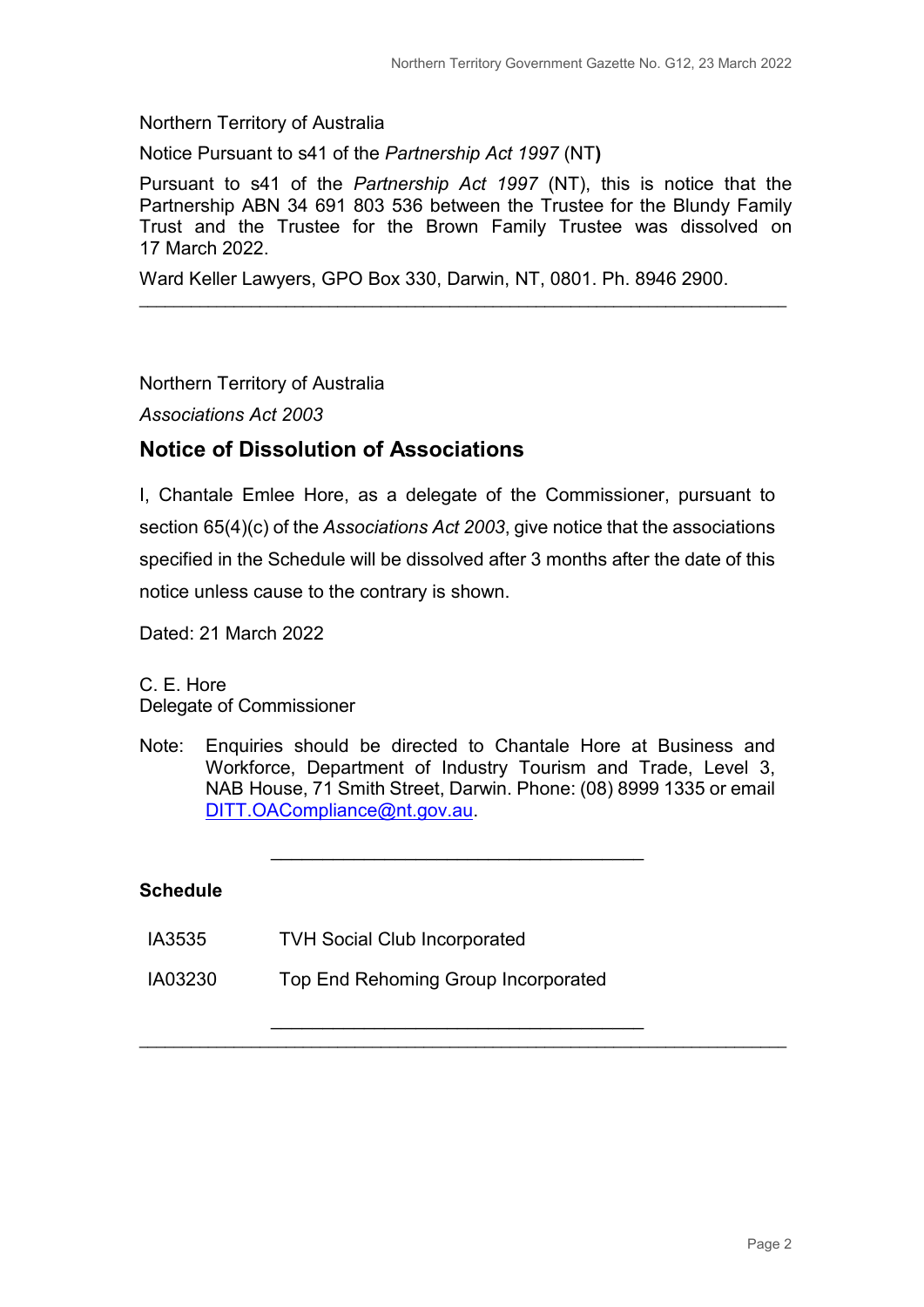#### Northern Territory of Australia

*Law Officers Act 1978*

## **Revocation of Authorisation and Authorisation**

I, Gemma Siobhan Lake, Chief Executive Officer of the Department of the Attorney-General and Justice:

- (a) in pursuance of section 8(4) of the *Law Officers Act 1978* and with reference to section 43 of the *Interpretation Act 1978*, revoke all previous instruments authorising officers of the Department; and
- (b) in pursuance of section 8(4) of the *Law Officers Act 1978*, authorise the officers of the Department specified in the Schedule, each officer being a legal practitioner,

to act in the name of the Solicitor for the Northern Territory.

Dated 17 March 2022

G. S. Lake Chief Executive Officer

#### **Schedule**

| Jonathan Andrew Avila         | <b>Ruby Anne Kelly</b>      |
|-------------------------------|-----------------------------|
| Jane Louisa Bochmann          | Nicola Tasmin Leach         |
| Alicia Jane Boothby           | Alexandra Maree Lillis      |
| <b>Robert Aubrey Bradshaw</b> | Tanya Marie Ling            |
| <b>Ruth Ellen Brebner</b>     | Candice Louise Maclean      |
| Gabrielle Ann Brown           | Jodi Ava Mather             |
| Chloe Maree Bryan             | Erin Louise McAuley         |
| <b>Stewart Richard Bryson</b> | Kiran McLaren               |
| Douglas Ian Burns             | Ingrid Magdalene Meier      |
| Rosslyn Anne Chenoweth        | Freya Myfanwy Mulvey        |
| Allana Kathleen Chong-Fong    | Deborah Ann Noll            |
| <b>Jared Donald Clow</b>      | Lisa-Gaye O'Donoghue        |
| <b>Bradley Travis Conlan</b>  | Lachlan Sebastian Peattie   |
| Eilish Jane Copelin           | Maria Pikoulos              |
| Taylah Jayne Cramp            | <b>Ruby May Rayner</b>      |
| Sarah Patricia Cumming        | <b>Guy Andrew Riley</b>     |
| Jennilyn Ellen Daniel-Yee     | <b>Maxwell Charles Rowe</b> |
| Kiera Lea Dawson              | Nestor Sanchez Jnr          |
|                               |                             |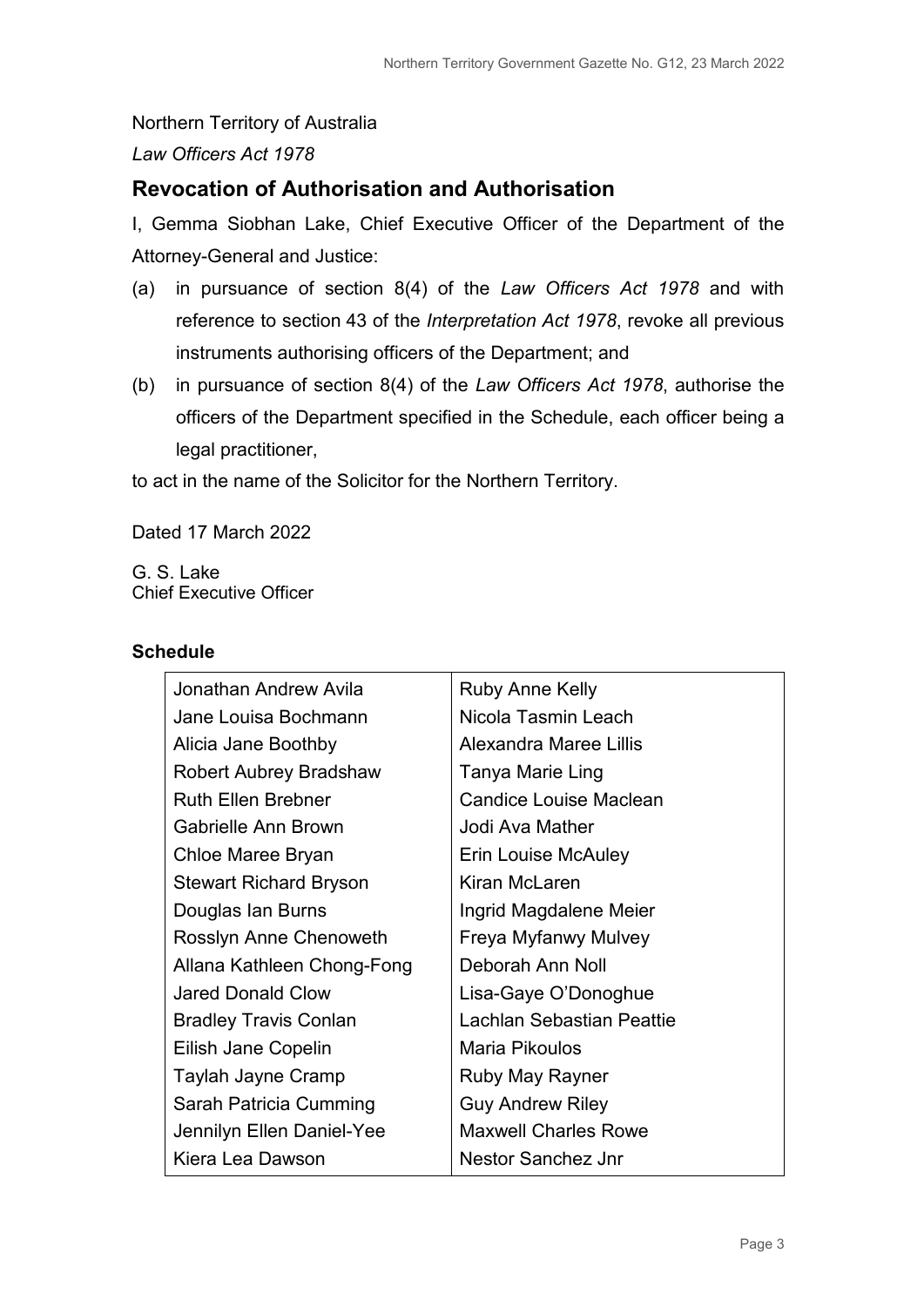| <b>Olette Noelle Doherty</b>  | <b>Carol Elaine Sexton</b>          |
|-------------------------------|-------------------------------------|
| Penelope Drysdale             | Merran Kathleen Short               |
| <b>Thomas Dunham</b>          | Kylie Vanessa Smith                 |
| Elizabeth Mary McDonald       | Craig Anthony Smyth                 |
| Farquhar                      | Sarah Therese Strzelecki            |
| <b>Martin Fisher</b>          | Leonique Marie-Therese Swart        |
| Melissa Jane Forbes           | Tisha Tejaya                        |
| Kalliopi Gatis                | <b>Azmi Antony Thayil</b>           |
| <b>Sarah Louise Gibbs</b>     | Monica Thompson                     |
| Michelle Jane Godwin          | Elizabeth Jean Thomson              |
| Zara Jade Kathleen Amelia May | <b>Charlotte Patricia Townshend</b> |
| <b>Bernadette Gooden</b>      | Lynette Walsh                       |
| Long Nam Ha                   | <b>Simon Craig Wiese</b>            |
| Henrik Peter Mikael Hartmann  | <b>Ben Wild</b>                     |
| Margo Hi                      | David de Lappe Winter               |
| <b>Caroline Heske</b>         | Thomas de Lappe Winter              |
| Abhishek Jain                 |                                     |

\_\_\_\_\_\_\_\_\_\_\_\_\_\_\_\_\_\_\_\_\_\_\_\_\_\_\_\_\_\_\_\_\_\_\_\_\_\_\_\_\_\_\_\_\_\_\_\_\_\_\_\_\_\_\_\_\_\_\_\_\_\_\_\_\_\_\_\_\_\_\_\_\_\_\_